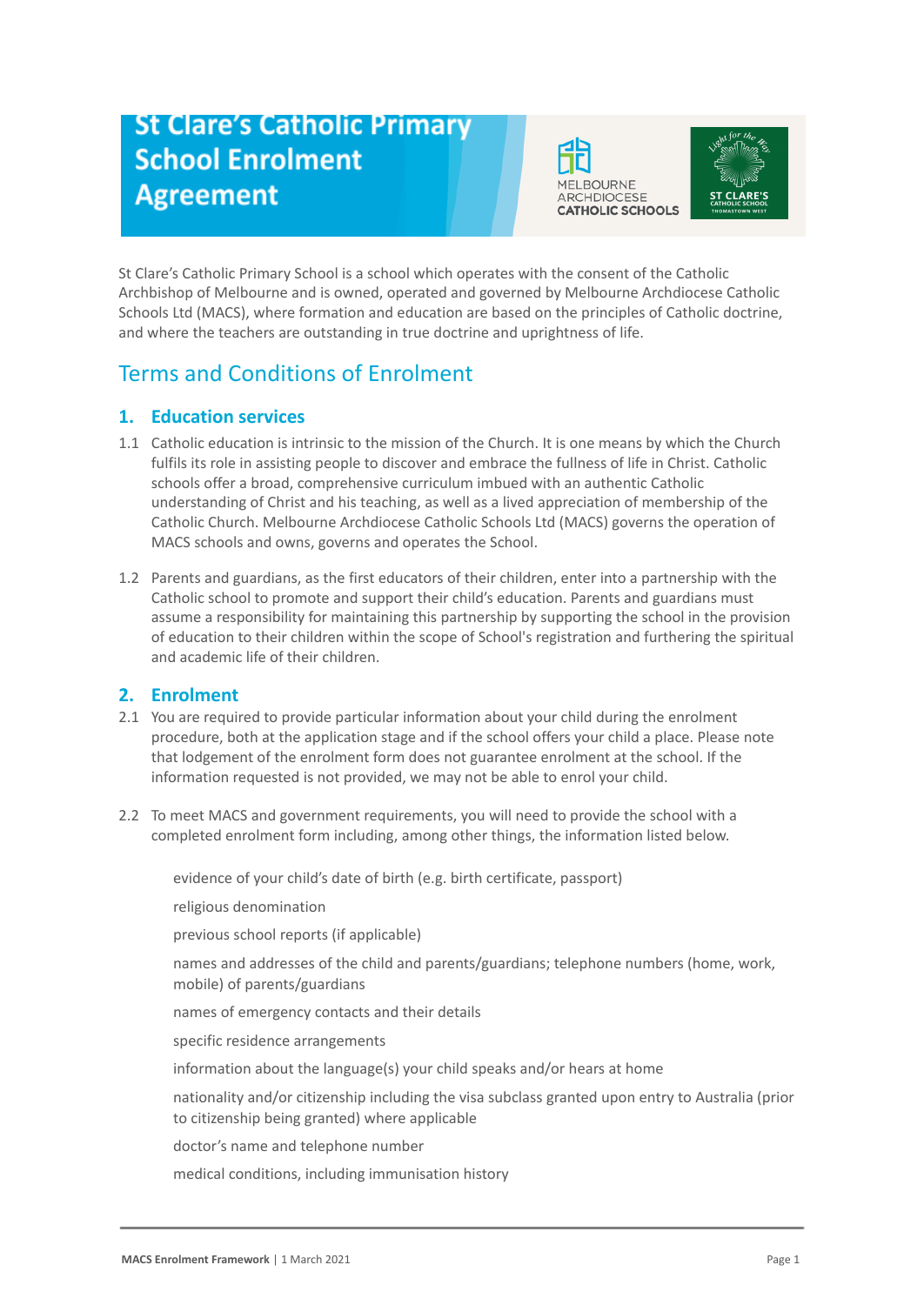information on additional learning needs (e.g. whether your child requires additional support in relation to mobility, language, social skills development, welfare needs, challenging behaviours, adjustments to the curriculum, etc.)

parenting agreements or court orders, including any guardianship orders.

After lodgement of the enrolment form, school staff may need to request further information, for example in relation to any parenting orders, medical conditions or additional learning needs that you have noted on the enrolment form. In addition, it is often useful for parents/guardians to attend a meeting with school staff prior to enrolment to discuss any additional needs your child may have. An interpreter may be organised, if required.

2.3 Subject to any special exercise of discretion by the Board of MACS, the order of priority for enrolment in our school is detailed in the School Enrolment Policy.

#### **3. Fees**

- 3.1 The setting of the levels of fees, levies and other compulsory ad hoc charges in MACS schools is the responsibility of the School within the prescribed requirements of MACS, taking into account the allocation of government funds. The School offers a number of methods for paying fees, levies and ad hoc charges to reduce any financial burden and to assist financial planning. If you have difficulty in meeting the required payment of fees, levies and ad hoc charges, you are welcome to discuss this with the Principal of the school.
- 3.2 Parents/guardians are responsible for payment of all fee, levies and charges associated with the student's enrolment and attendance at the School, as contained in the School's Fees, Levies and Charges Schedule provided to parents from time to time. The fees must be paid for a child to enrol and to continue enrolment at the school. The School has discretion whether to allow a child to participate in optional or extracurricular school events, such as paid school excursions or extracurricular activities, while fees remain due and payable.

#### **4. Enrolment under minimum school entry age**

- 4.1 The School's enrolment policies and procedures are intended to ensure that, when enrolling students, MACS schools are compliant with relevant Victorian and Australian government legislation. The minimum starting age for a child to be enrolled in a Victorian school is four years and eight months, i.e. a child must turn five by 30 April in the year of starting school. Enrolment of children under the minimum school entry age and pre-Prep programs require approval from the MACS Executive Director (or the delegate of the MACS Executive Director) via the 'Application for Early Age Entry to School'.
- 4.2 In the rare situations where:

a parent/guardian seeks enrolment of a child under the minimum starting age

the principal supports the enrolment of that child at the school

the approval of the MACS Executive Director (or the delegate of the MACS Executive Director) for an exemption is required before enrolment under the minimum starting age can occur. Approval for early age enrolment will only be granted in exceptional circumstances.

#### **5. Child safe environment**

- 5.1 Catholic school communities have a moral, legal and mission-driven responsibility to create nurturing school environments where children are respected, their voices are heard, and where they are safe and feel safe.
- 5.2 Every person involved in Catholic education, including all parents at our School, has a responsibility to understand the importance and specific role they play individually and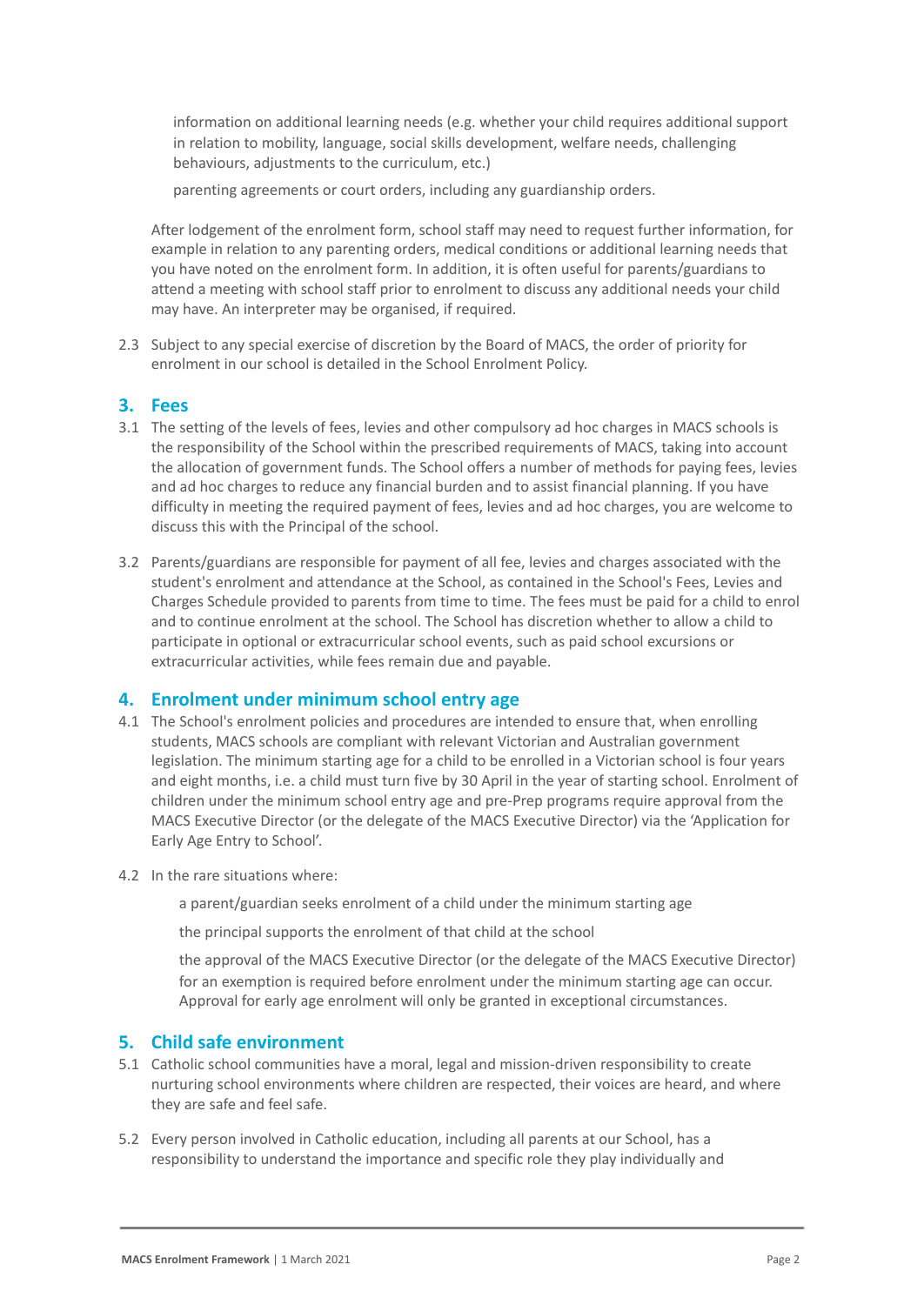collectively to ensure that the wellbeing and safety of all children is at the forefront of all they do and every decision they make.

- 5.3 MACS school's child safe policies, codes of conduct and practices set out our commitment to child safety, and the processes for identifying, communicating, reporting and addressing concerning behaviour and allegations of child abuse. These documents establish clear expectations for all staff and volunteers for appropriate behaviour with children in order to safeguard them against abuse.
- 5.4 Our School has established human resources practices where newly recruited staff, existing staff and volunteers in our school understand the importance of child safety, are trained to minimise the risk of child abuse, and are aware of our school's relevant policies and procedures. Our School also provides ongoing training, supervision and monitoring of staff to ensure that they are suitable to work with children as part of our human resources practices.
- 5.5 Our School has robust, structured risk management processes as prescribed by MACS that help establish and maintain a child safe environment, which involves consideration of possible broadbased risk factors across a wide range of contexts, environments, relationships and activities that children within our school engage in.
- 5.6 Our School, in partnership with families, ensures children and young people are engaged and are active participants in decision-making processes, particularly those that may have an impact on their safety. This means that the views of staff, children, young people and families are taken seriously and their concerns are addressed in a just and timely manner.
- 5.7 Our School's child safety policies and procedures are readily available and accessible. Further details on MACS' and the Catholic education community's commitment to child safety across Victoria can be accessed by visiting:

Catholic Education Commission of Victoria Ltd's child safety page [www.cecv.catholic.edu.au/Our-Schools/Child-Safety](http://www.cecv.catholic.edu.au/Our-Schools/Child-Safety)

MACS' child safety page <https://www.macs.vic.edu.au/Our-Schools/Child-Safety.aspx>

#### **6. Period of Enrolment**

6.1 The enrolment of the student, once approved by the Principal of the School, commences in the Entry Year and continues until the completion of last year at the School or until the Student's enrolment is otherwise withdrawn or terminated.

#### **7. Policies and procedures**

- 7.1 All of the School's Policies and Procedures are available on the School's website. For the purposes of this agreement, a reference to School's Policies and Procedures also includes processes, guidelines and any other applicable governance documentation.
- 7.2 The parents/guardians must comply with and take all reasonable steps to uphold the School's Policies and Procedures (as introduced or amended from time to time) including those concerning or dealing with:
	- a) the care, safety and welfare of students;
	- b) standards of dress, grooming and appearance;
	- c) grievance and complaints;
	- d) social media and the use of information, communication and technology systems;
	- e) student behaviour and conduct and discipline of students;
	- f) parent behaviour and conduct, including any Parent/Guardian Code of Conduct as may be published from time to time; and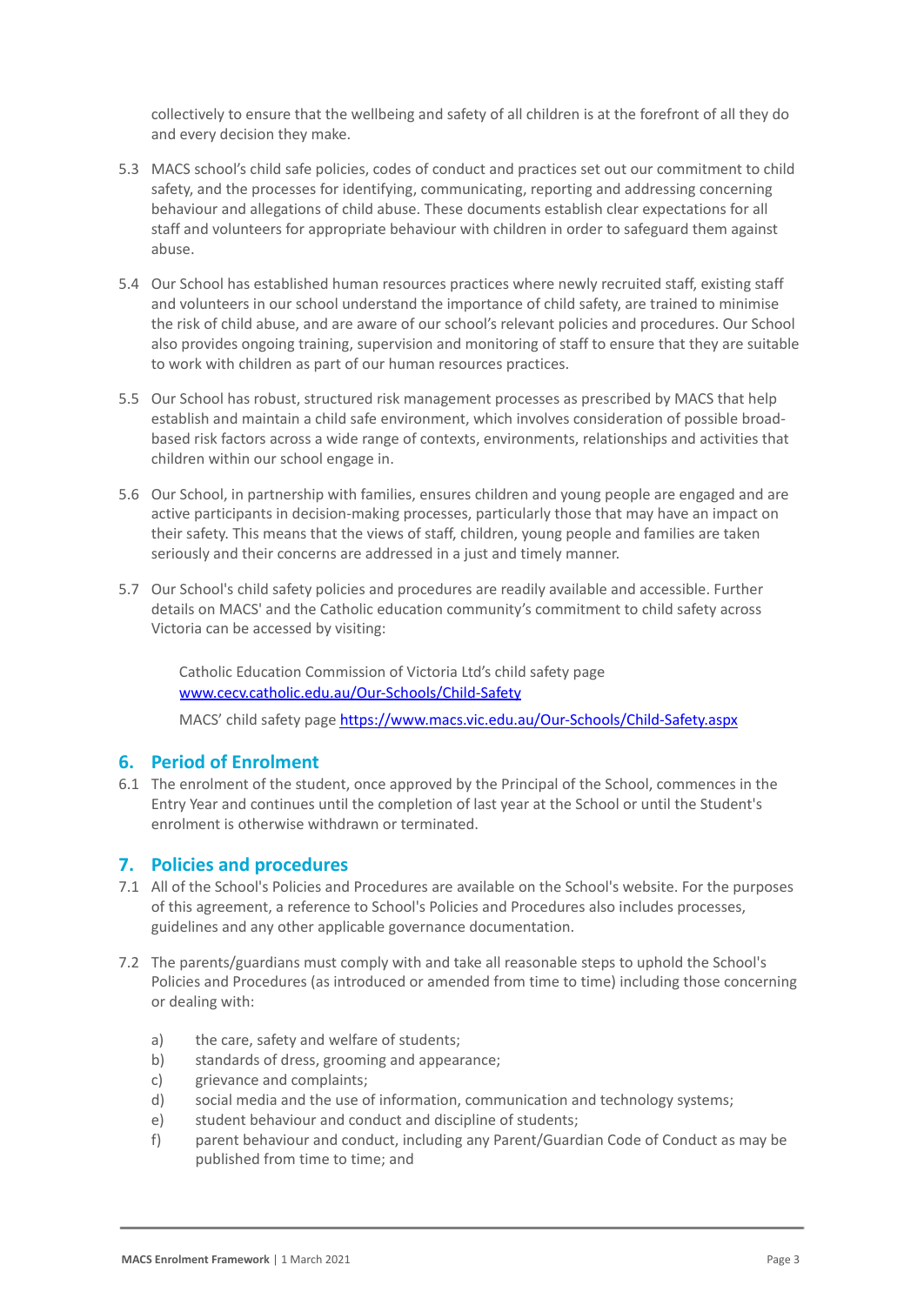- g) privacy.
- 7.3 The School has absolute discretion in all of its operational and educational matters and offerings, as determined by its governing body, the Board of Directors of MACS and MACS Executive Director, and subject to relevant delegations to the Principal of the School.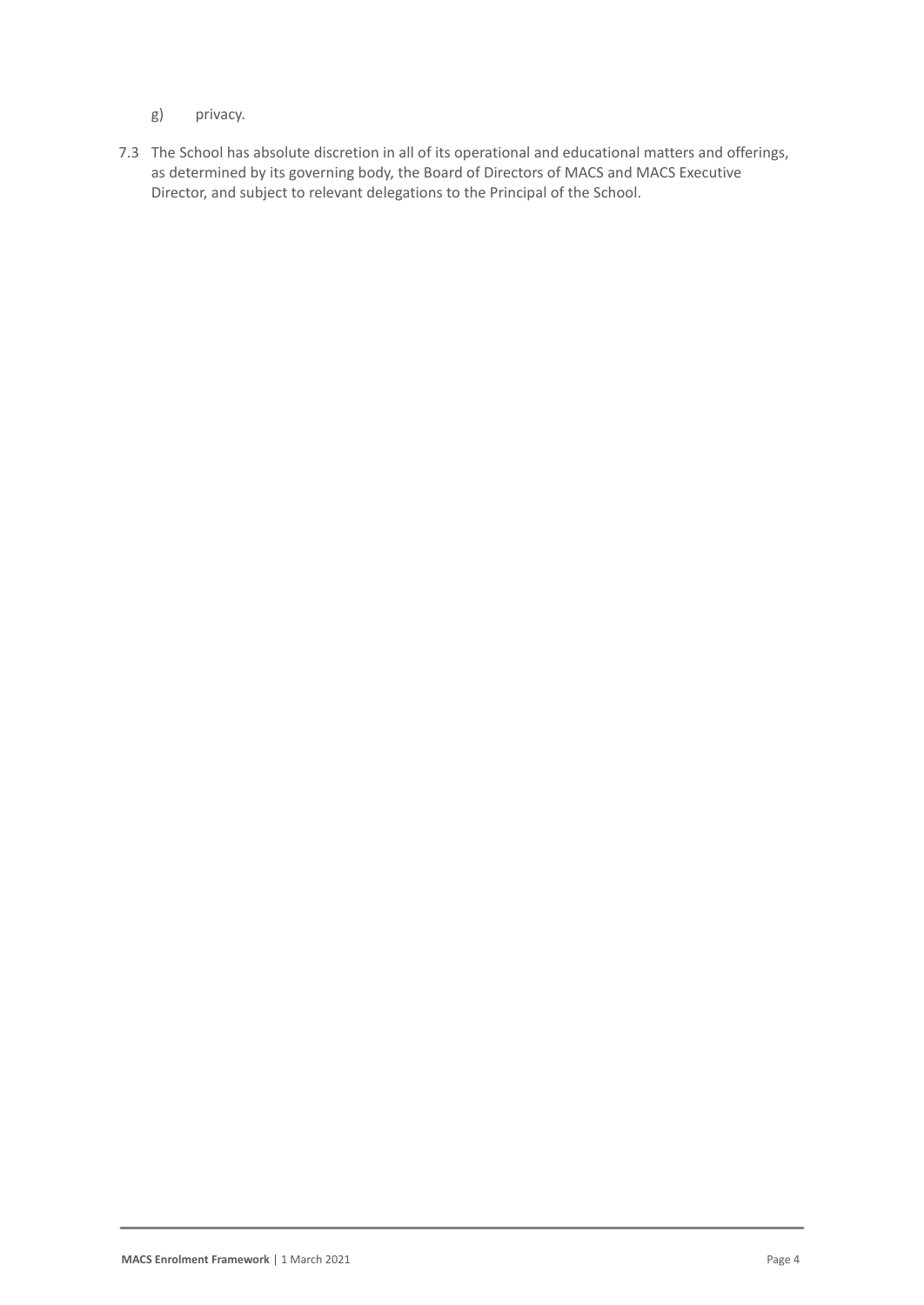#### **8. Terms of enrolment regarding acceptable behaviour or conduct**

- 8.1 Our School is a community that exemplifies the gospel values of love, forgiveness, justice and truth. The School community recognises that everyone has the right to be respected, to feel safe and be safe; and, in this regard, understands their rights and acknowledges their obligation to behave responsibly.
- 8.2 Every person at the School has a right to feel safe, to be happy and to learn; therefore, we aim to:
	- a) promote the values of honesty, fairness and respect for others
	- b) acknowledge the worth of all members of the community and their right to work and learn in a positive environment
	- c) maintain good order and harmony
	- d) affirm cooperation as well as responsible independence in learning
	- e) foster self-discipline and develop responsibility for one's own behaviour.
- 8.3 The MACS Board and our School administration in consultation with the School community wherever appropriate, will prescribe standards of dress, appearance and behaviour for the student body.
- 8.4 As a term of your child's enrolment, parents and guardians agree that the Student is required to comply with the school's behaviour aims and code of conduct, and to support the school in upholding prescribed standards of dress, appearance and behaviour and ensure compliance with the Code of Conduct for Students.
- 8.5 The parents/guardians agree to be responsible for ensuring that the student is aware of all Policies and Procedures that apply to the student, including those relating to the student conduct and behaviour and any code of conduct for students, and to actively support the School in the implementation of such Policies, Procedures and codes of conduct.
- 8.6 The parents/guardians agree to comply with any Code of Conduct for Parents/Guardians or other policy implemented by the School from time to time which sets out the School's expectations of parents/guardians who have a student enrolled at the School.
- 8.7 The parents/guardians agree that any unacceptable behaviour by a child, or repeated behaviour by a parent or guardian that, in the school's view, is unacceptable and damaging to the partnership between parent/guardian and school, or otherwise in breach of the Student Code of Conduct or the Parent/Guardian Code of Conduct may result in suspension or termination of the child's enrolment.

#### **9. Terms of enrolment regarding conformity with principles of the Catholic faith**

9.1 As a provider of Catholic education, the Principal will take into account the need for the school community to represent and comply with the doctrines, beliefs and principles of the Catholic faith when making decisions regarding matters of School administration, including enrolment. Students and families who are members of other faiths are warmly welcomed at our School. However, the MACS Board or its delegates reserves the right to exercise administrative discretion in appropriate circumstances to suspend or terminate enrolment, where it is necessary to do so to avoid injury to the religious sensitivities of the Catholic school community.

#### **10. Terms of enrolment regarding provision of accurate information**

- 10.1 It is vitally important that the Principal is made aware of each child's individual circumstances insofar as these may impact upon their physical, functional, emotional or educational needs, particularly where the School is required to provide additional support to the child.
- 10.2 Parents and guardians must provide accurate and up-to-date information when completing an enrolment form and must supply the School, prior to enrolment, any additional information as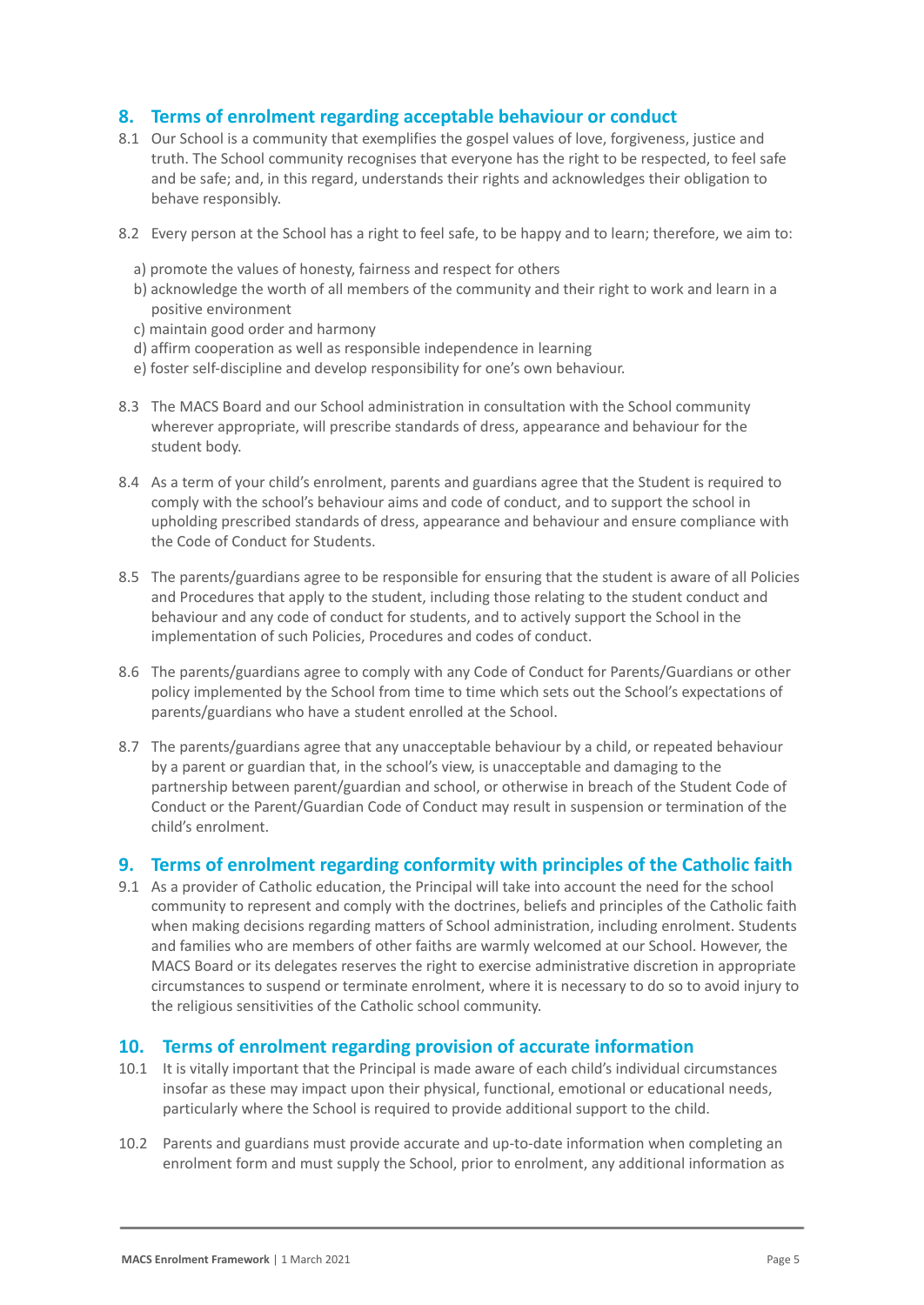may be requested, including copies of documents such as medical/specialist reports (where relevant to the child's schooling), reports from previous schools, court orders or parenting agreements. Provision of requested documentation is regarded as a condition of enrolment, and enrolment may be refused or terminated where a parent/guardian has unreasonably refused to provide requested information or knowingly withheld relevant information from the School.

- 10.3 Where, during the course of a child's enrolment, new information becomes available that is material to the child's educational and/or safety/wellbeing needs, it is a term of the child's continuing enrolment that such information is provided to the School promptly. Non-provision of such information will be treated as breach of these terms and conditions of enrolment.
- 10.4 The provision of an inaccurate residential address or failure to provide an updated residential address for the child will also be treated as a breach of the terms of enrolment.
- 10.5 Any breach of the terms and conditions of enrolment regarding provision of accurate information that is not rectified upon request by the school may result in a suspension or termination of enrolment.

#### **11. Enrolment for children with additional needs**

- 11.1 The School welcomes parents/guardians who wish to enrol a child with additional needs and will do everything possible to accommodate the child's needs, provided that an understanding has been reached between the school and parents/guardians prior to enrolment regarding:
	- a) the nature of any diagnosed or suspected medical condition/disability, or any other circumstances that are relevant to the child's additional learning needs (for example, giftedness or an experience of trauma)
	- b) the nature of any additional assistance that is recommended/appropriate to be provided to the child (for example, medical or specialist equipment, specialist referrals, specific welfare support, modifications to the classroom environment or curriculum, aide assistance, individual education programs, behaviour support plans or other educational interventions as may be relevant)
	- c) the individual physical, functional, emotional or educational goals that are appropriate to the child, and how the parents/guardians and the School will work in partnership to achieve these goals
	- d) any limitations on the School's ability to provide the additional assistance requested.
- 11.2 The procedure for enrolling students with additional needs is otherwise the same as for enrolling any student.
- 11.3 As every child's educational needs can change over time, it will often be necessary for the School to review any additional assistance that is being provided to the child, in consultation with parents/guardians and the child's treating medical/allied health professionals, in order to assess whether:
	- a) the additional assistance remains necessary and/or appropriate to the child's needs
	- b) the additional assistance is having the anticipated positive effect on the child's individual physical, functional, emotional or educational goals
	- c) it remains within the School's ability to continue to provide the additional assistance, given any limitations that may exist.

#### **12. Assessment and updates**

12.1 Various opportunities are provided to keep you up to date with your child's progress. You will receive two comprehensive written reports each year and arrangements will be made for at least one interview where you can discuss your child's development with their teacher. In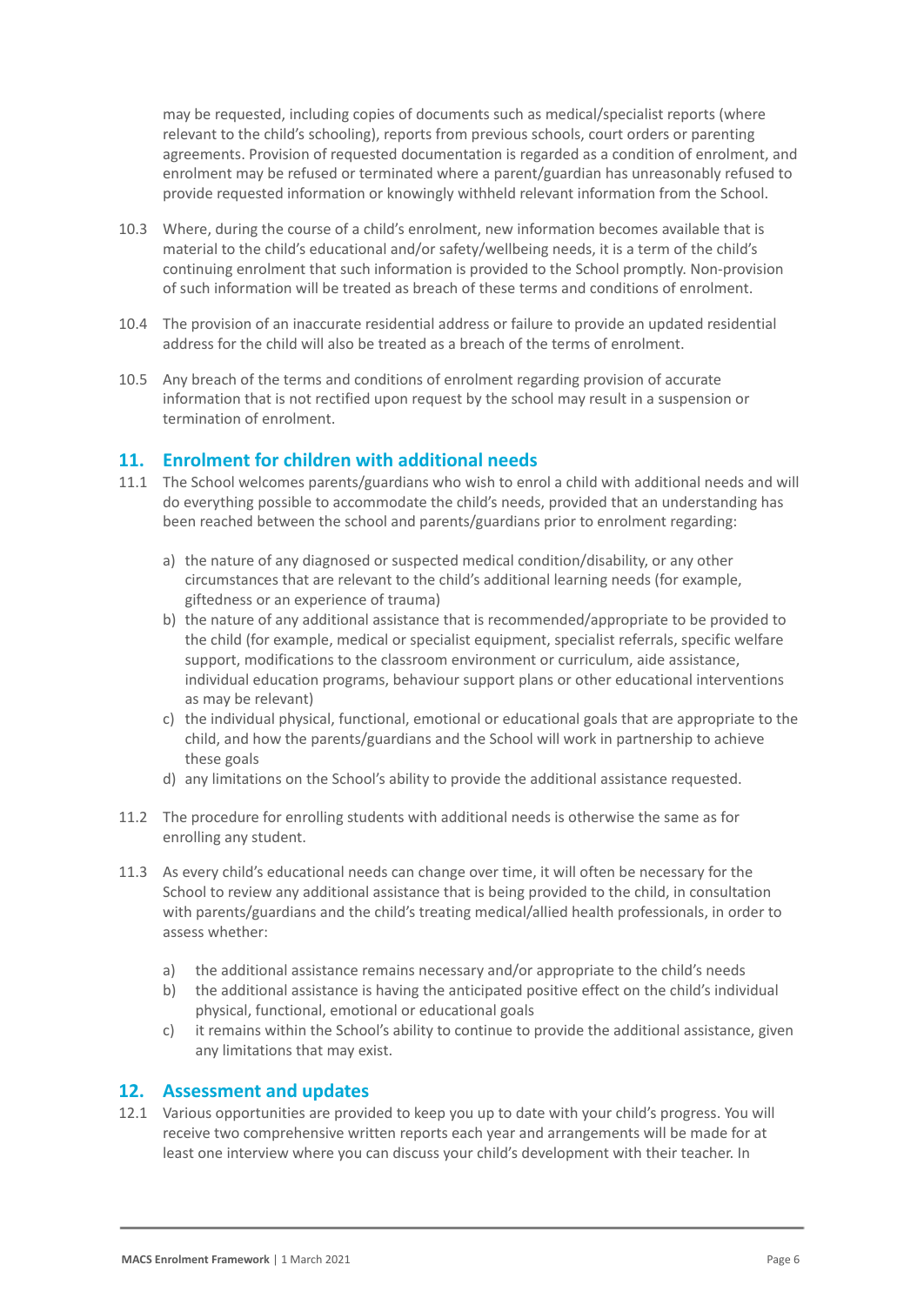addition, you can always contact the School to arrange a meeting if you have any concerns or wish to receive an update on progress.

## **13. Discipline**

- 13.1 The School has absolute discretion to determine when student conduct warrants disciplinary action to be taken by the School and that the School may apply disciplinary measures that the School deems appropriate in accordance with the School's Policies and Procedures, and which may include:
	- a) withdrawal of privileges;
	- b) detention at such times as the Principal may deem appropriate;
	- c) requiring the student to undertake additional school work during or after normal school hours;
	- d) suspension;
	- e) expulsion; and
	- f) such other consequences as the School considers reasonable and appropriate.
- 13.2 Any serious failure by the student to comply with the School's Policies and Procedures may affect the student's enrolment at the School, and that as a result, the student may be suspended from attending the School, their enrolment may be terminated and/or the School may charge or retain all or part of the fees, levies or charges for that term.

### **14. Termination of student's enrolment by the school**

- 14.1 The School reserves the right to require the parents or guardian to withdraw the student from the School or to cancel the student's enrolment at any time if the School reasonably considers that:
	- a) the student's behaviour, attitude or conduct to school work, other school activities or while attending school is considered unsatisfactory;
	- b) on grounds of the student's unsatisfactory conduct or performance or for misconduct;
	- c) the student fails to obey the School's Policies and Procedures or any Student Code of Conduct of the School;
	- d) a mutually beneficial relationship of trust and cooperation between the parents/guardians and the School or any of its staff has broken down to the extent that it adversely impacts on the School, any of its staff or the ability of the School to provide satisfactory educational services to the student;
	- e) the student's progress and performance is such that the student is not benefiting from the academic courses provided by the School;
	- f) the behaviour or conduct of the parents/guardians towards the School or to any of its staff breaches any Parent/Guardian Code of Conduct;
	- g) if any accounts or fees payable by the parents/guardians are not paid within the School's terms of payment or within the terms of any written agreement between the School and the parents/guardians permitting a later or deferred payment; or
	- h) circumstances exist whereby the ongoing enrolment of the student at the school is considered to be untenable or is not in the best interests of the student or the School.

#### **15. General**

- 15.1 This enrolment agreement constitutes the sole and entire agreement between the parents/guardians and MACS in relation to the enrolment of the student at the School.
- 15.2 The parents/guardians acknowledge that MACS may from time to time vary the terms and conditions of this enrolment agreement.
- 15.3 Parents/guardians acknowledge that a student's enrolment at the School and this agreement with MACS may be terminated in event of a material breach of this agreement or the application of one of the School's Policies and Procedures necessitates or permits such termination.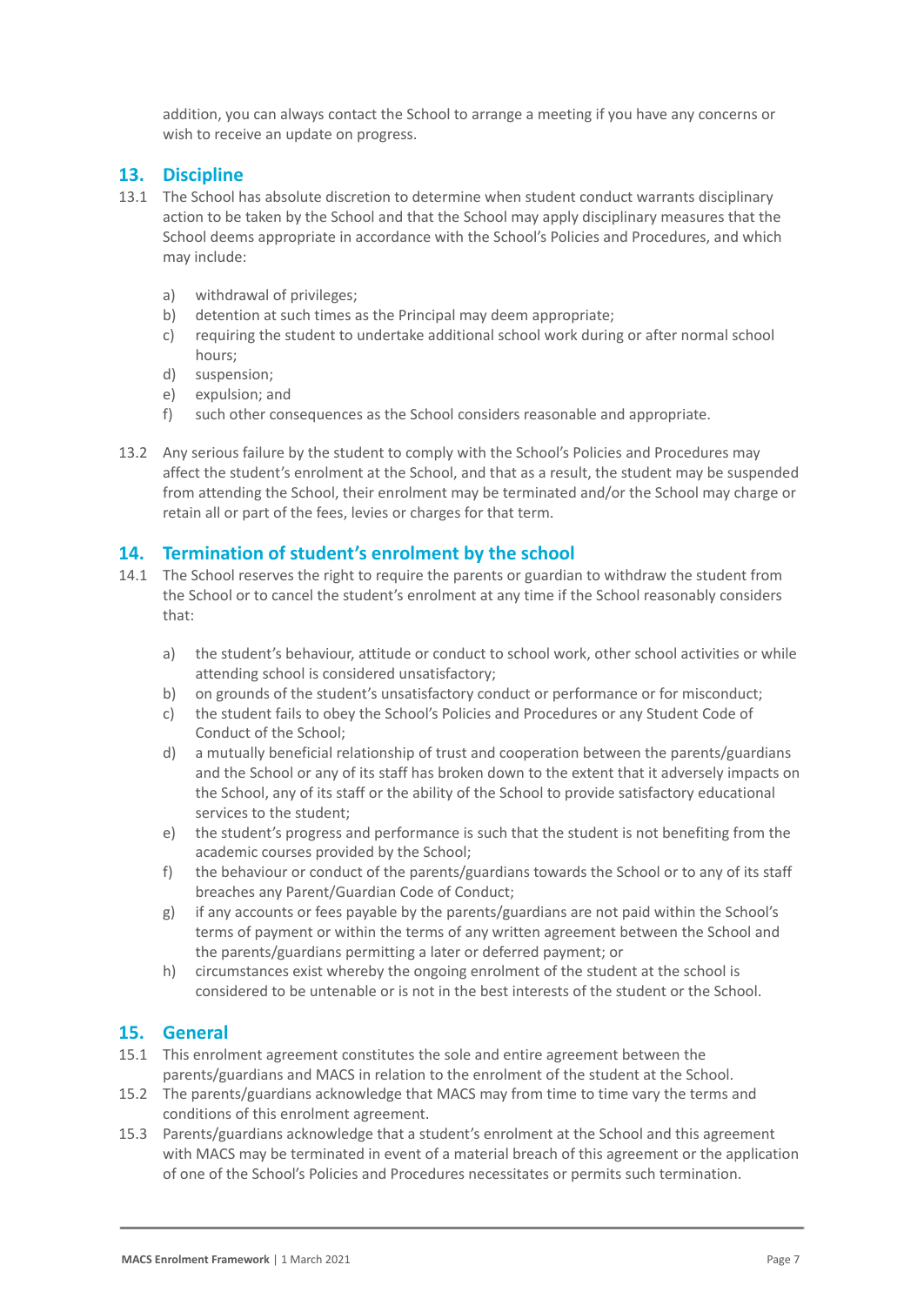- 15.4 Any warranty, representation, guarantee or other term or condition whatsoever that is not contained in this agreement is excluded and is of no force or effect.
- 15.5 The agreement is governed by the laws of the State of Victoria, Australia.

# **Acceptance of Enrolment**

- ●By signing this Enrolment Agreement, I acknowledge that I enter into an agreement with Melbourne Archdiocese Catholic Schools Ltd, as the owner and governing authority for the School and I understand and accept the Terms and Conditions of Enrolment as set out in this Enrolment Agreement and I agree that there are certain expectations, obligations and guarantees required of parents/guardians of the School's students, so that a harmonious relationship may be established: I accept the offer of enrolment of my child at the School in the entry year and entry level noted in the enrolment application form;
- ●I will support and abide by all MACS and School Policies and Procedures (including processes, guidelines and other governance documentation), as amended from time to time, in relation to programs of studies, sports, pastoral care, school uniform, acceptable behaviour, child safety, discipline and general operations of the School
- ●I will ensure that the information I have provided is kept up to date throughout the period of enrolment and I will notify the School promptly of any changes to that information (e.g. change of residential address, changes to parenting orders)
- ●I will pay the current School fees and levies for my child and also pay any variation or increase of fees and levies as required upfront at the beginning of the school year or in three instalments (and will pay in full by the end of Term 3 each year), or I will otherwise notify the school immediately if I am experiencing financial difficulties
- ●I will support my child's participation in the religious life of the School (e.g. school liturgies, retreat programs)
- ●I will attend parent/teacher and information evenings which relate to my child
- ●I will participate in a working bee once a year or make a financial contribution
- ●In the event I have any concerns, I will raise them initially with the relevant teacher or the School Principal
- ●I will treat all members of the School community with respect as befits a Catholic school
- ●If in time of emergencies, accidents or serious illness I cannot be contacted, I give permission for the Principal (or their representative) to seek medical attention for my child as required (which may include transportation to the nearest hospital, medical centre or doctor by ambulance or private vehicle). I also understand that the signatories below are required to meet any costs incurred
- ●As a parent/guardian, I will support the vision of MACS, the School and parish. In accepting the enrolment, I agree to abide by all of MACS' and School's Policies, Procedures (including processes, guidelines and other governance documentation), which are reviewed regularly and may be subject to change at the School's discretion. I will work with the School to support any academic/social/behavioural needs of my child. I agree to support my child's participation in the religious life of the School (e.g. school liturgies, Masses etc.). I understand that the consequence of not complying with MACS' and the School's Policies and Procedures may result in the termination of the enrolment.

I understand that if any misleading information has been provided, or any omission of significant information is made in the application for enrolment, acceptance will not be granted; or, if discovered after acceptance, enrolment may be withdrawn.